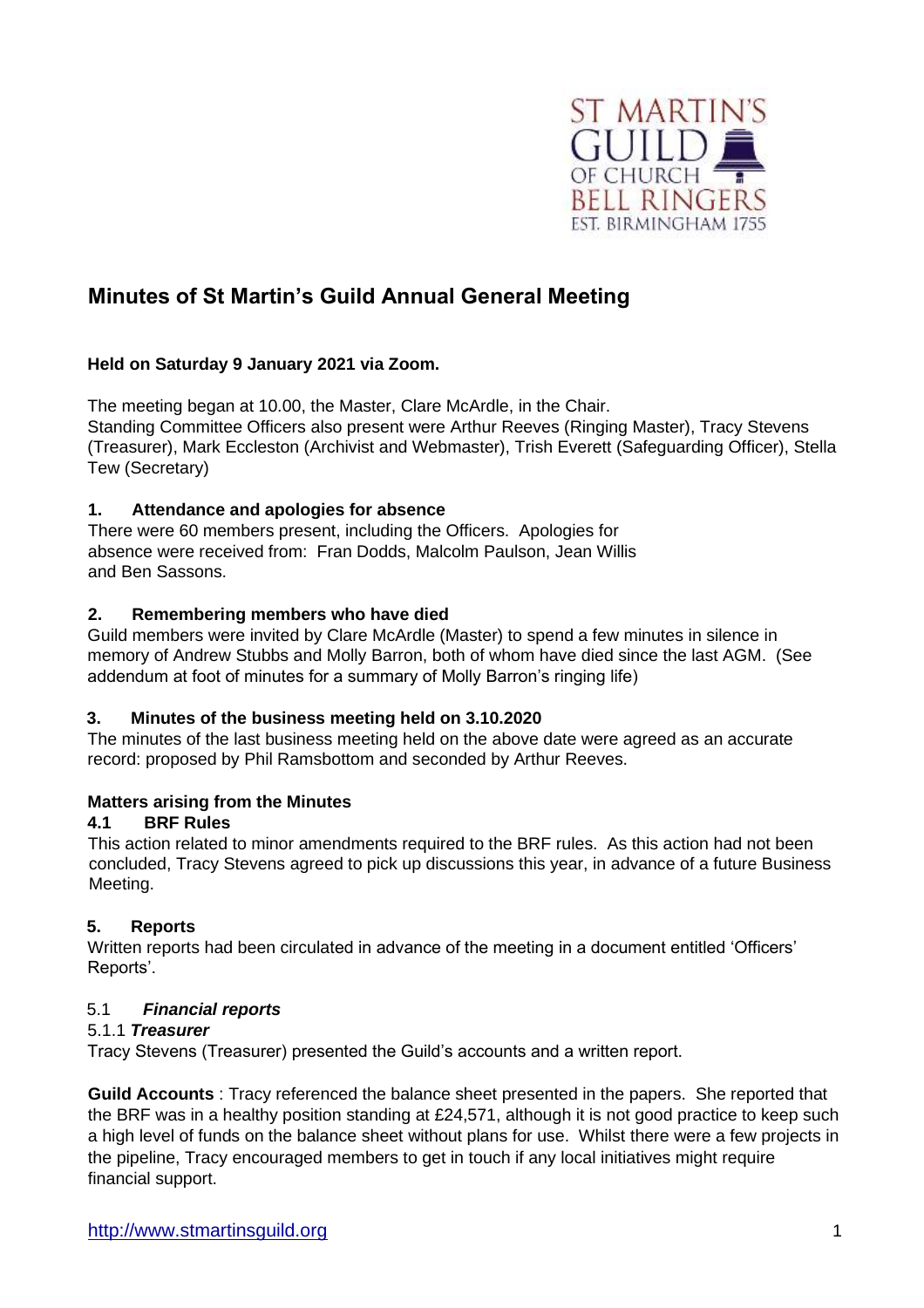**Running costs**: Areas of increased revenue costs were highlighted for software. £250 per annum (pa) is required to run the website as well as Zoom to support meetings, webinars etc. at around £172 pa. (i.e. around £450 increase in annual expenditure). Tracy clarified that whilst these costs have been partly offset in the year by savings on room hire, when room hire restarts, Zoom costs will continue as new way of working given the proven benefits this year with improved access.

In the light of these increased costs to the General Fund, it is suggested that there should not be a 25% apportionment of subscriptions to the BRF this year.

In support of identifying projects for BRF allocation, Simon Linford indicated that the CCCBR will be encouraging Guilds to spend from their accounts. This is especially important as the pandemic will cause a fall in heritage funding support to towers and the tower and bell restoration industry will be in need of support through use of such funds.

#### 5.1.2 *Independent Examiners*

Steve Horton reported that both he and Tom Horton had reviewed the accounts for the year in detail. A few minor queries and points on presentation raised with Tracy had been dealt with satisfactorily. Steve Horton and Tom Horton therefore confirmed their assessment that the accounts were a true representation of the Guild's finances and commended the accounts to Guild members.

Thomas Horton proposed that the accounts be accepted and this was seconded by Rowena Shipley and these proposals were carried by those present.

#### 5.1.3 *Treasurer's proposals*

#### **Membership**

- Annual subscription to remain at £10 with 50% concession rate as per rules.
- Associate membership currently equivalent to the annual subscription.

#### **Apportionments to:**

• £150 to the library in view of planned expenditure.

#### **Peal fee**

● To remain at zero.

The proposal was seconded by Olly Buckley and the motion was carried.

Clare McArdle thanked Tracy for her work throughout the year as Treasurer in support of the Guild.

#### 5.1.4 *100 Club*

Clare McArdle reported that the 100 Club was now fully subscribed with 100 numbers sold to members. The monthly prizes now stand at first prize of £50 per month, second of £15 and third of £5. The resultant funds were contributed to the BRF at a level of £1,400 for the year.

Tracy confirmed that renewal letters for the 100 Club would be going out shortly. As 'the will of the members' is required to support this, Clare requested support for its continuation and this was confirmed by members present.

Clare thanked members for supporting the 100 Club and invited any member interested in supporting the management and operation of the fund in future to get in touch.

In response to a question, Clare was positive about the potential for the club to be expanded in numbers over 100 and is happy to explore this.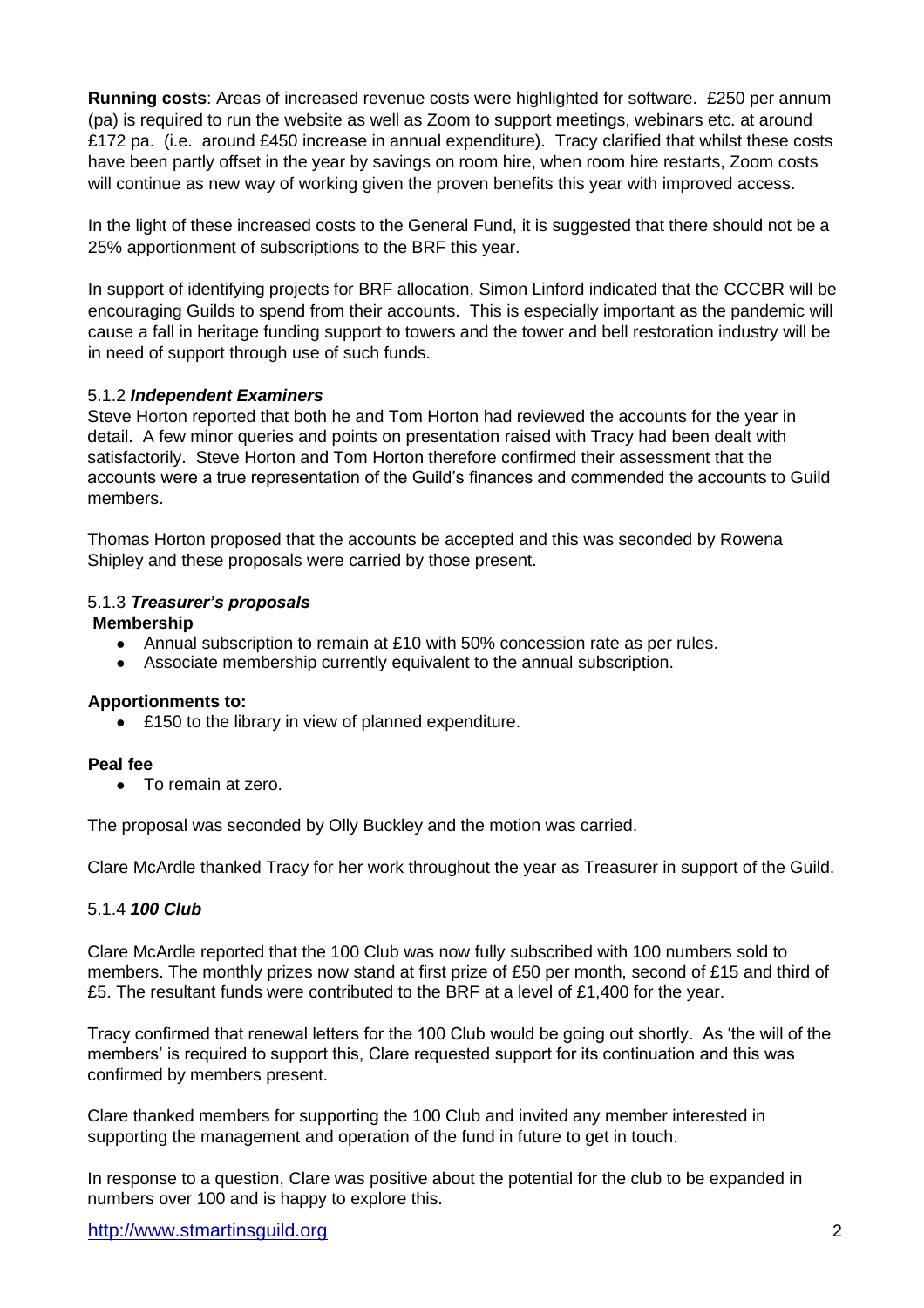Simon Linford enquired whether 100 club members would be happy to contribute if this was to support to a training fund. Clare agreed to take this issue to both Standing Committee as well as opening this suggestion for discussion with 100 club members.

Jon Townsend also commented that a fund would still be required for both training as well as bell restoration. Clare thanked him for this point and suggested this would also be considered in the discussions.

### 5.2 *Ringing Master*

Arthur Reeves (Guild Ringing Master) had submitted a written report.

Arthur expressed his enormous gratitude to all members for supporting Guild events during what has been a challenging year. As a Guild he considered that we have made the best of a difficult situation. Despite physical constraints and limited ringing opportunities he considered that there had been improved participation and engagement during the pandemic and lockdown periods thanks to the new online platforms Zoom, Ringing Room and handbells.

Arthur thanked the many members who had facilitated the training opportunities on offer. Membership has also increased significantly this year which seems to be a reflection of the fact that people are happy to buy into the values of the Guild. Arthur said that it had been a great privilege for him to have undertaken this role.

Clare McArdle and members present thanked Arthur for his support as Ringing Master.

#### 5.3 *Henry Johnson Dinner Secretary*

Jenny Sunter (Henry Johnson Dinner Secretary) had submitted a written report.

Jenny reported that a decision had been made to book a different venue to the Council House for the 2021 dinner, although events with the pandemic had subsequently overtaken this. The Burlington Hotel had been booked for 2021, and they are now holding for 2022.

In view of this, the current proposal is now to replace the event with a virtual meeting and celebration. It is meant to provide a chance to toast Henry Johnson and have a virtual opportunity to meet with friends and fellow ringers on Saturday 27 February 2021. This has now been set up as an event on Eventbrite for interested ringers to register and book. There is one option for a free ticket and another option to book and also make a donation. Any funds generated from donations will go to the General Fund. A link to the event has been provided in the Officers' Reports for the AGM, as well as in the next Newsletter issued and is soon to be posted on the Guild Facebook page.

Note: Jenny recommended that people book as many tickets as they need for Zoom access. For example, if one family wishes to use three different devices to access the event via Zoom, three separate places will need to be booked.

The full programme can be accessed on the link for those people who prefer to have this available. There is also an option to contact Jenny as organiser through the link.

Clare McArdle thanked Jenny for the 2020 dinner organisation. Sincere thanks were also given to Gill Postill for chairing the event. Further, recognition was given to the planning work and preparation that Jenny had put in, earlier in the year, before the plans needed to be changed.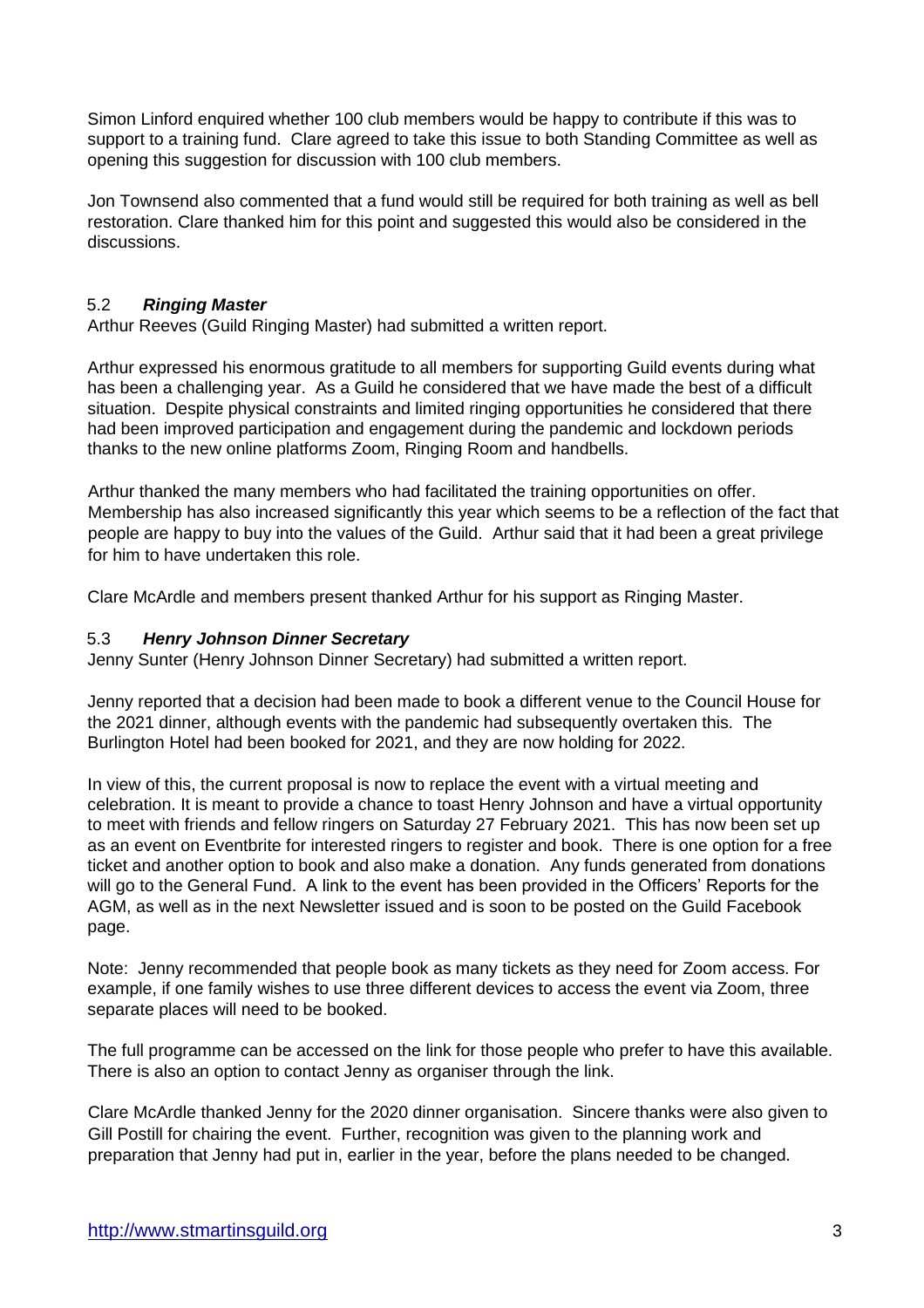In response to a question from a member, Jenny agreed to explore the opportunity for using break out rooms at the event.

Arthur Reeves clarified that any funds donated could offer the opportunity to boost the General Fund or possibly raise some useful funds to upcoming projects such as the Kings Heath tower, Birmingham University of Bell Ringing or future training events.

### 5.4 *Archivist*

Mark Eccleston (Archivist) had submitted a written report.

*Library* : Although it has not been possible to work at the Guild Library due to limited access to St Martin's, Mark reported that it had been possible to purchase the 26 printed items listed in the report. The majority of these had been from the Estate of John Illingworth – former member and Guild Secretary in 1980s. Items had also been acquired from the Estate of Andrew Stubbs. John Fielden was thanked for acting as point of liaison with Andrew's family in this exercise in support of Mark.

Many of Andrew Stubbs' archival papers related to his period on the Board of the Ringing World, his involvement in the Central Council, Oxford University Society and especially the Ancient Society of College Youths. Mark acted as a point of contact with those organisations to repatriate documents where required. He was then left with relevant printed publications and some archival materials relating to both St Martin's Guild and St Chad's Cathedral in Birmingham.

YouTube Channel: For much of the last twelve months, Mark has focussed on creation of a digital archive via the medium of a dedicated Guild YouTube channel. This now hosts over 60 videos, largely from the training sessions run, but also including digitised content from the Library, e.g. oral history from cassette tape from Richard Jones, transferred before the medium becomes obsolete – e.g. interviews with Henry Fearn, Stephen Ivin and Alan Ainsworth. Recordings of hand and tower bell peals can also be found on the YouTube channel which is proving to be a great tool as a digital archive and to build corporate memory.

*Website*: Arthur gave a demonstration of the website as a result of work undertaken this year. Heritage and history have been a major focus for development and the website gives an opportunity for all members to access the library. Any further proposals or suggestions from members are welcome.

Clare McArdle thanked Mark for his tremendous work this year work as Archivist and for making the website more user friendly.

Clare emphasised the point that the Standing Committee would increase the use of the Website as a means of communication with say, meeting papers to be accessed there in the future rather than sent as enclosures via email.

### 5.5 *Safeguarding Officer*

Trish Everett (Safeguarding Officer) had submitted a written report.

Trish reported that the Church of England had continued to make Safeguarding a priority during the year by moving training online via zoom as well as updating material on their portal.

**Training** is available on three levels of Awareness, Training and Leadership. At the end of November, the Guild ran a successful event for bellringers which was well attended. The Church of England is reviewing who has attended and what is required in the future. Trish Everett is due to attend a Training Reference group on Tuesday 12.01.21.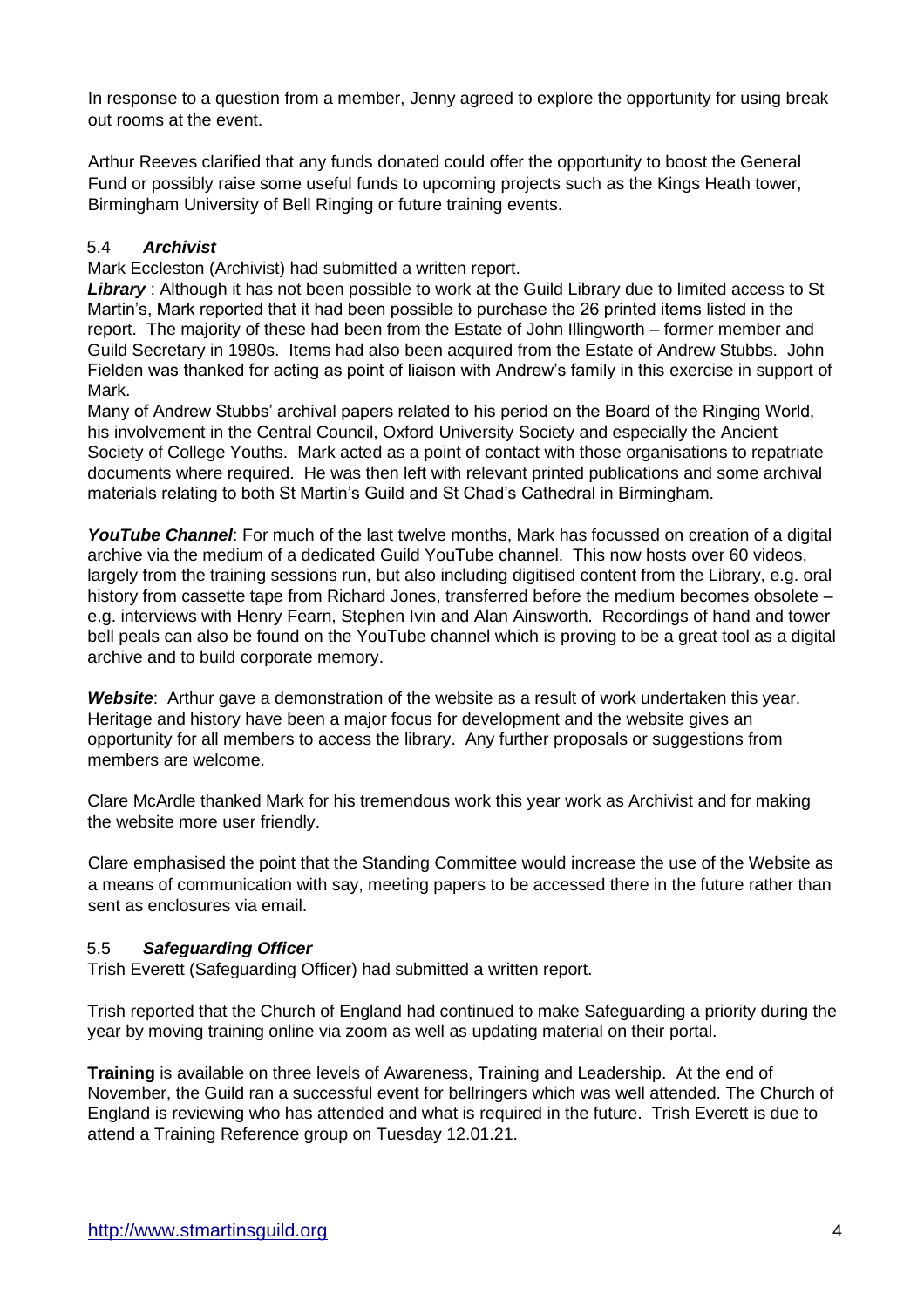**Ringing activities online** – in light of the extent of ringing activity on Ringing Room as well as online, Trish has developed a parental consent form for online activities for young ringers which is on the website for people requiring this.

**Safeguarding Audit of Towers** This was redone in Autumn 2020 following the last survey three years ago. A similar number responded as last time with 14 respondents.

Trish reported the results as follows, some of which showed an improved position: 12 Tower Captains have DBS, 10 involved in teaching have DBS, 12 have undertaken Diocesan Safeguarding training, 7 have a role description, 10 have been formally appointed by their PCC, 10 have registers of attendance, 12 have safeguarding information displayed in their ringing rooms and all 14 knew where and how to get safeguarding help and advice if required.

Trish also reported that she had provided ad-hoc support and advice when required and her contact details are referenced in the Safeguarding Report.

Clare McArdle gave thanks to Trish for all her work and especially for her work on training. Clare gave emphasis to the fact that there were 14 respondents out of 30-40 towers which was a concern. This would require a focus on the remaining towers next year with this high on the Guild agenda for 2021.

Simon Linford queried whether there were many Guild ringers represented on PCCs to raise the profile of ringers. Alternatively, better links could be forged through representatives to link with the churches.

#### 5.6 *Central Council Reps*

James Ramsbottom and Richard Andrew had submitted a written report.

It had been a busy year for the CCCBR representatives and much activity had been focussed on ways to keep interest in ringing going as well as readiness for recovery when ringing resumes.

Clare McArdle gave thanks to both James and Richard who expressed their enjoyment of the roles and their active input on national working groups. This was also acknowledged by Simon as CCCBR President.

#### **6. Election of members** 6.1

#### *Full members*

The following full member was elected:

| <b>Name</b>        | ower                                         | Proposeg    | Seconded    |
|--------------------|----------------------------------------------|-------------|-------------|
| <b>Ben Sassons</b> | St Mary's and St Margaret's, Castle Bromwich | Jean Willis | Jane Morris |

#### 6.2 *Life Vice President Proposal*

Clare McArdle expressed her pleasure in putting forward a proposal for Chris Mills to become a Life Vice President. This is an honour bestowed upon Guild members who merit it for outstanding service to the Guild. It had been supported by Standing Committee members.

The proposal made by Clare is attached in full in an addendum at the foot of these minutes.

This proposal for Life Vice President was fully endorsed and supported by those present with applause from those present.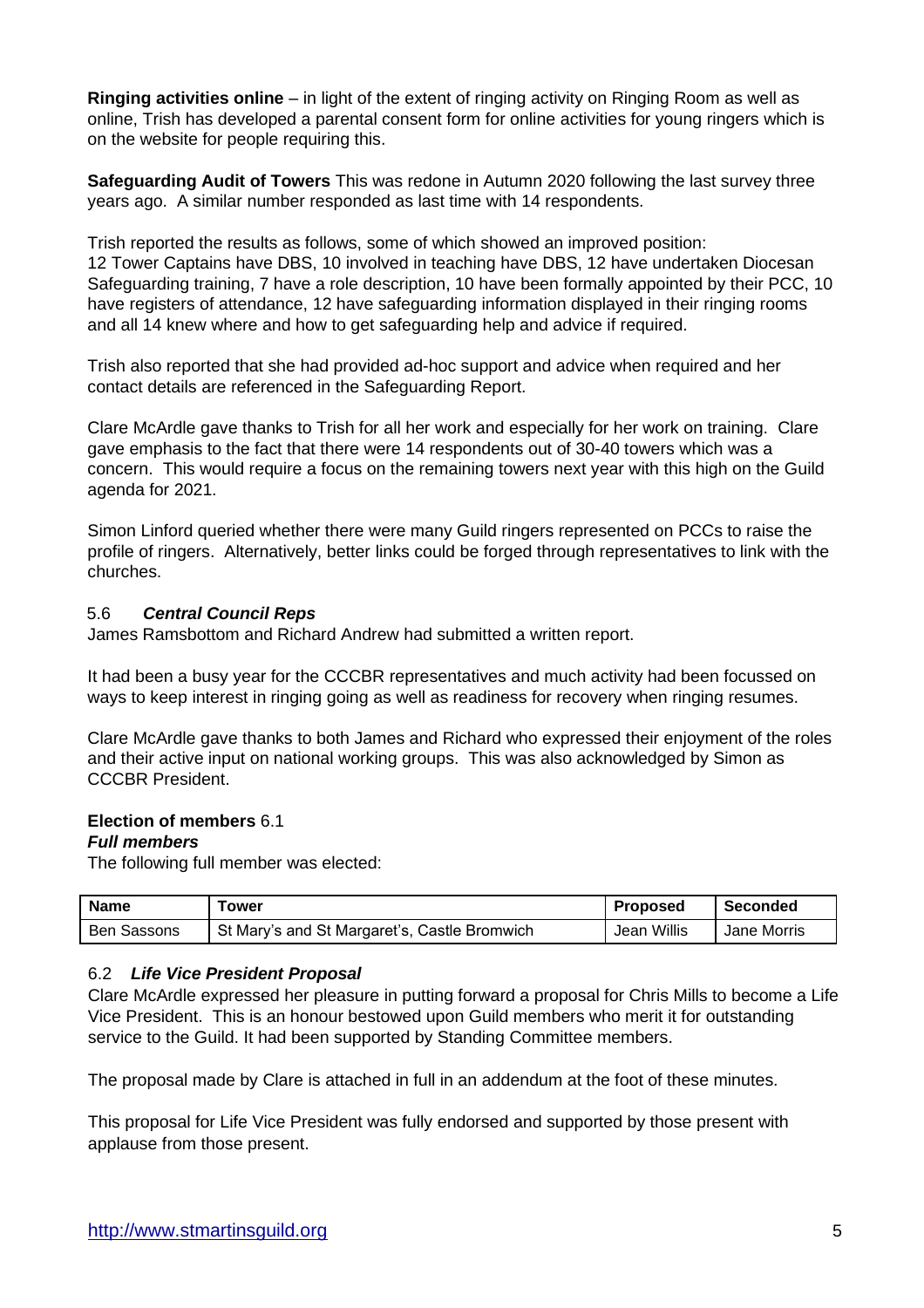# **7. Election of Officers**

Following the annual process of confirming officers' willingness to continue for a further term, two officers were not seeking re-election to their roles: Arthur Reeves was standing down as Ringing Master and Stella Tew as Secretary. In addition, a nomination had been received for the hitherto vacant post of Public Relations Officer. All other officers were willing to stand for re-election.

Clare offered sincere thanks for all that Arthur had contributed to the Guild as Ringing Master over the last six years and highlighted some of his achievements as well as the support he had offered to Clare over his time in post.

She also thanked Stella for her assistance during the last year in fulfilling the role and associated activities.

| <b>Office</b>                  | <b>Name</b>            | <b>Proposed</b>      | <b>Seconded</b>      |
|--------------------------------|------------------------|----------------------|----------------------|
| Master                         | Clare McArdle          |                      |                      |
| <b>Ringing Master</b>          | <b>Phil Ramsbottom</b> | Tony Daw             | <b>Arthur Reeves</b> |
| Secretary                      | <b>Arthur Reeves</b>   | <b>Trish Everett</b> | Stella Tew           |
| Treasurer                      | <b>Tracy Stevens</b>   |                      |                      |
| Archivist                      | Mark Eccleston         |                      |                      |
| Safeguarding Officer           | Trish Everett          |                      |                      |
| Webmaster                      | Mark Eccleston         |                      |                      |
| <b>HJ Dinner Secretary</b>     | Jenny Sunter           |                      |                      |
| <b>General Fund Trustee</b>    | John Anderson          |                      |                      |
| <b>General Fund Trustee</b>    | John Fielden           |                      |                      |
| <b>BRF</b> Trustee             | Tony Daw               |                      |                      |
| <b>BRF</b> Trustee             | Don Finnemore          |                      |                      |
| Independent Examiner           | Stephen Horton         |                      |                      |
| Independent Examiner           | <b>Thomas Horton</b>   |                      |                      |
| <b>Press Relations Officer</b> | Jonathan Townsend      | Mark Eccleston       | Eleanor Linford      |
|                                |                        |                      |                      |
| CC Rep                         | <b>Richard Andrew</b>  |                      |                      |
| CC Rep                         | James Ramsbottom       |                      |                      |

The following officers and officials were elected:

Nomination of officers listed as continuing office for a further year was proposed by David Hull and seconded by Jonathan Townsend.

### **8. Guild Survey and Forward Look**

Clare McArdle presented the meeting with a powerpoint presentation of the results of the Tower Survey undertaken in Autumn of 2020. This had been carried out to determine the extent of the impact that the pandemic might have on future ringing across the Guild. It was intended to assess the state of the Guild before and after the pandemic and associated lockdowns.

The Survey went to all Tower Captains and Tower Contacts. The powerpoint is located on the Guild Website alongside the AGM papers.

The main conclusion on Guild aggregate numbers: Sunday ringing before pandemic -134 across the Guild. The assessment of likely levels of ringers returning after pandemic rose to 150 with the number put against likely loss to ringing over the next five years at around 50.

Standing Committee has discussed the potential support that can be given to towers by the Guild looking forward to a recovery phase. This is likely to take the form of support to carrying out risk assessments, recruitment workshops, marketing, social media and training. There was support at the meeting for central refresher workshops to run across the Guild rather than on an individual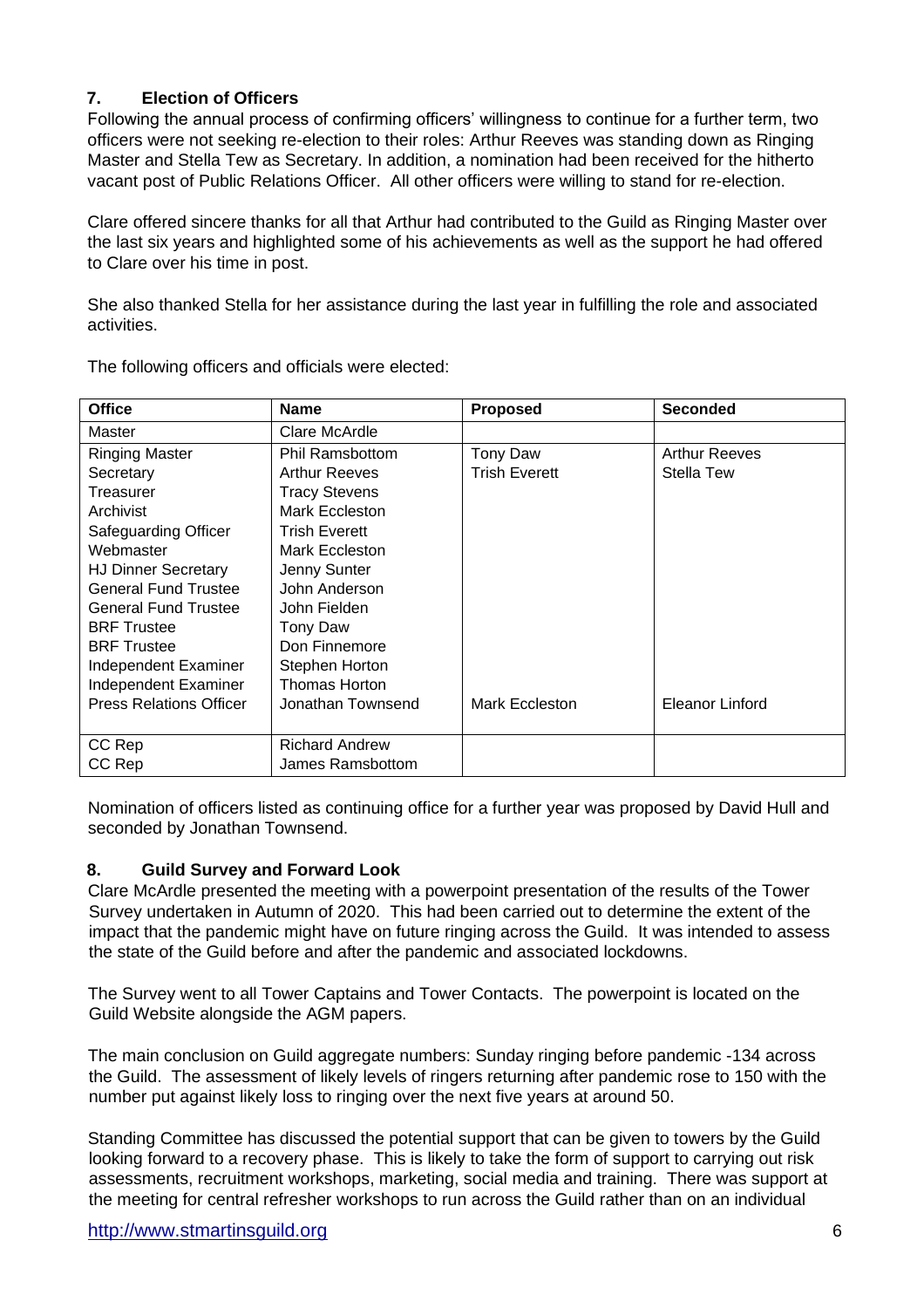basis. However, it will not be possible to muster help to towers on a long-term basis as there may be too many places requiring support to have the capacity to send ringers in to help towers over an extended period.

At the same time, clustering between towers may help to cope with dwindling numbers in specific places. The new Ringing Master will obviously have ideas to bring forward on this issue.

In relation to this recovery period, the Guild has received a joint email from the CCCBR Recovery Group and ART looking to planning for the future of ringing. It is likely that there will be virtual opportunities and new resources from which many can learn. The proposal is to co-ordinate ideas and information with a proposal to identify ringing 'Recovery Champions' as part of a network across the country.

If anyone wishes to volunteer for this role on behalf of the Guild, please get in touch.

#### **9. 2021 planned events**

Wednesday webinars are now booked till the end of March with a programme recently circulated.

In addition to this programme, the Standing Committee will be discussing ideas and welcome any input or suggestions. Consideration is being given to another Bake-Off event around Easter in view of the success of last year's as well as a possible Photo Competition.

### **10. AOB**

#### **10.1 2019 Yearbook**

Clare reported that the last Guild Report was published in 2017. Following that publication there were perceived problems with GDPR but the fact that the report was no longer produced created a gap as this was previously recognised as an archive.

Mark Eccleston has drafted one for 2019 which is considered to fulfil the need for a useful historical record for the Guild. The intention is to have this as an online document to avoid a print run as a possible downloadable PDF for people to create their own copies. There could also be an option to produce one copy per tower for reference. As an attractive, outward facing document it could be used as a PR tool to attract new members and for stakeholders. In due course a 2020 version could be produced.

Members present gave positive and feedback on the concept as well as style of the Yearbook and Mark was thanked for this initiative.

### **10.2 Guild Membership**

An email is due to go out regarding Guild Subscriptions and 100 Club. Different options will be available for method of payment. Anyone with difficulty in making payment at this time are invited to contact Tracy Stevens to let her know.

#### **10.3 Steve Shipley**

Birthday greetings were offered for Steve Shipley and Rowena asked to pass these on.

### **11. Date of the next meeting**

This will be held via Zoom at 10.00am on Saturday 1 May 2021 *Note: This meeting will be held via Zoom on Saturday 15th May 2021, beginning at 10am*

### **12. Meeting close**

• The meeting closed at 12:00 midday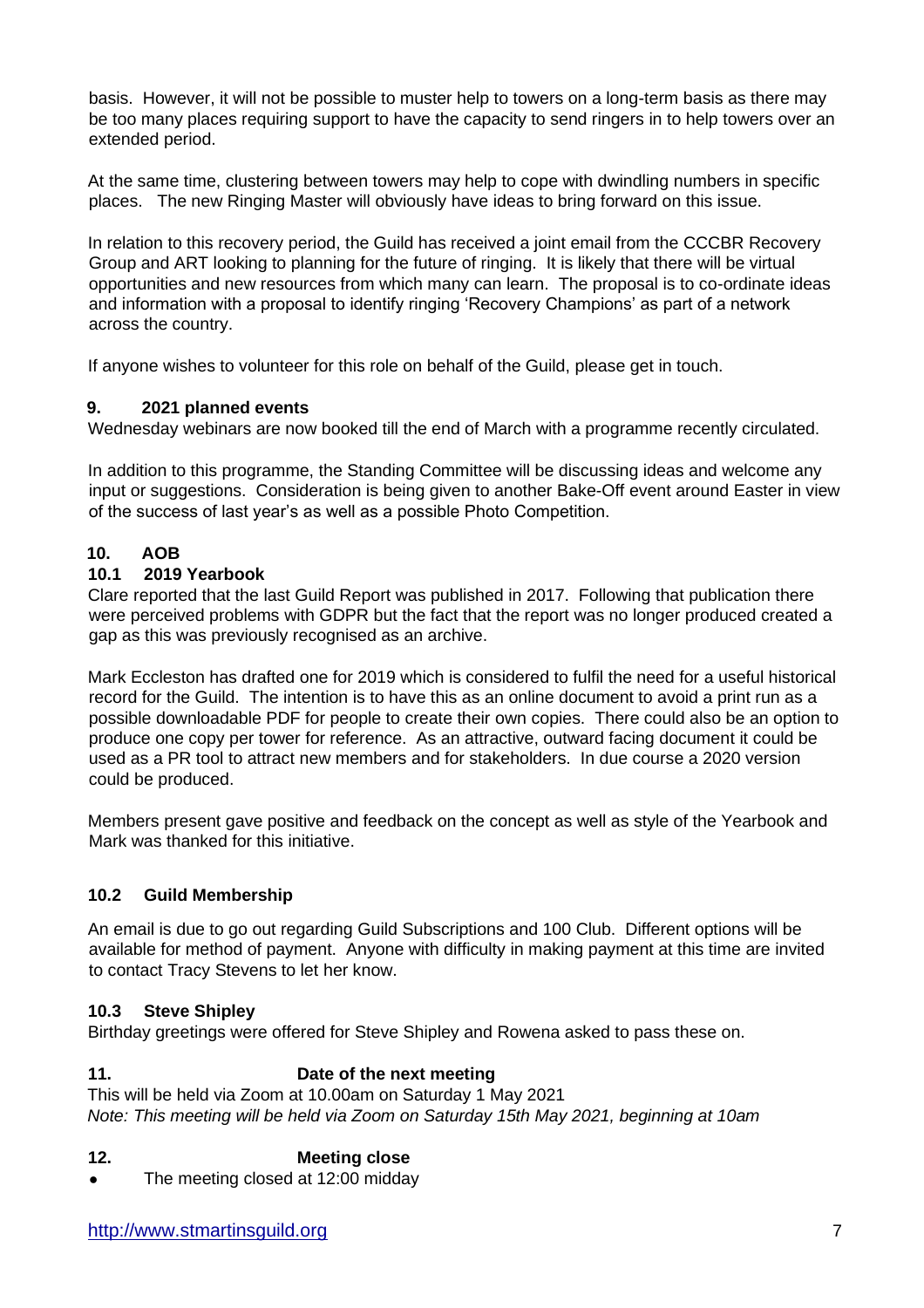#### **Addenda to Minutes of the AGM held on Saturday 9 January 2021**

#### **1 Molly Barron (Item 2, p1)**

Molly Barron died 21st November 2020. Molly was a ringer at King's Norton for sixty three years and will be deeply missed in the parish. She was probably the last survivor of the band which learned to ring at Kings Norton in 1945. Elected a guild member in 1950.

#### **2 Proposal for Chris Mills as Life Vice President of the Guild given by Clare McArdle, Master (Item 6.2, p5)**

It is my pleasure, on behalf of the Standing Committee to nominate Chris Mills for Life Vice Presidency of the Guild. Becoming a Life Vice President is an honour, but it is an honour bestowed on those who merit it for outstanding service to the Guild. Before I begin, I must thank Mark Eccleston for supplying much of what follows.

Chris learned to ring in 1961 at St Alphege Solihull, which back in those days were a 10. When we were chatting last week, she describes herself as an accidental ringer. She started because, as part of her confirmation to the CofE a volunteering activity was expected. She was already a member of one choir and fancied doing something a bit different. She couldn't do flower arranging because of hay fever, so she took up bell ringing instead. But she said that from the outset, she knew that ringing would be a massive part of her life, and so it has proved to be.

Chris was elected a full member of the SMG on 14 October 1961 at the business meeting held in Yardley. She was proposed by Tom Warner and seconded by Edgar Shepherd (the then Guild Master).

She has rung 409 peals for the Guild from a total of 555. This total includes a significant number of 12 bell peals, many at St Philip's Cathedral.

She has always been keen and willing to ring in people's first peals – she has rung in the first peals of 35 different ringers, including the current Guild Master!

She has held several offices in the Guild: Secretary of SMG 2002 to 2006 Northern Area RM 2008 to 2014 (when the area posts were disbanded) General Fund Trustee 2012-2019

In the minutes of the 2007 AGM at which Chris stood down after five years as Secretary, The Master, Richard Grimmett spoke in praise of the important role that Chris had played during the preceding five years. She has always produced the right papers, sent regular emails to the committee and generally worked beyond the remit of her role to ensure that everything has been done on time. We are all sad to see her go! Chris has also done the honourable thing by finding a successor.

Chris has been a regular supporter of Guild events, the BSoBR from its inception, and a number of local towers including all four Birmingham city centre towers, Edgbaston, Harborne, Erdington Abbey, Sutton Coldfield and Great Barr.